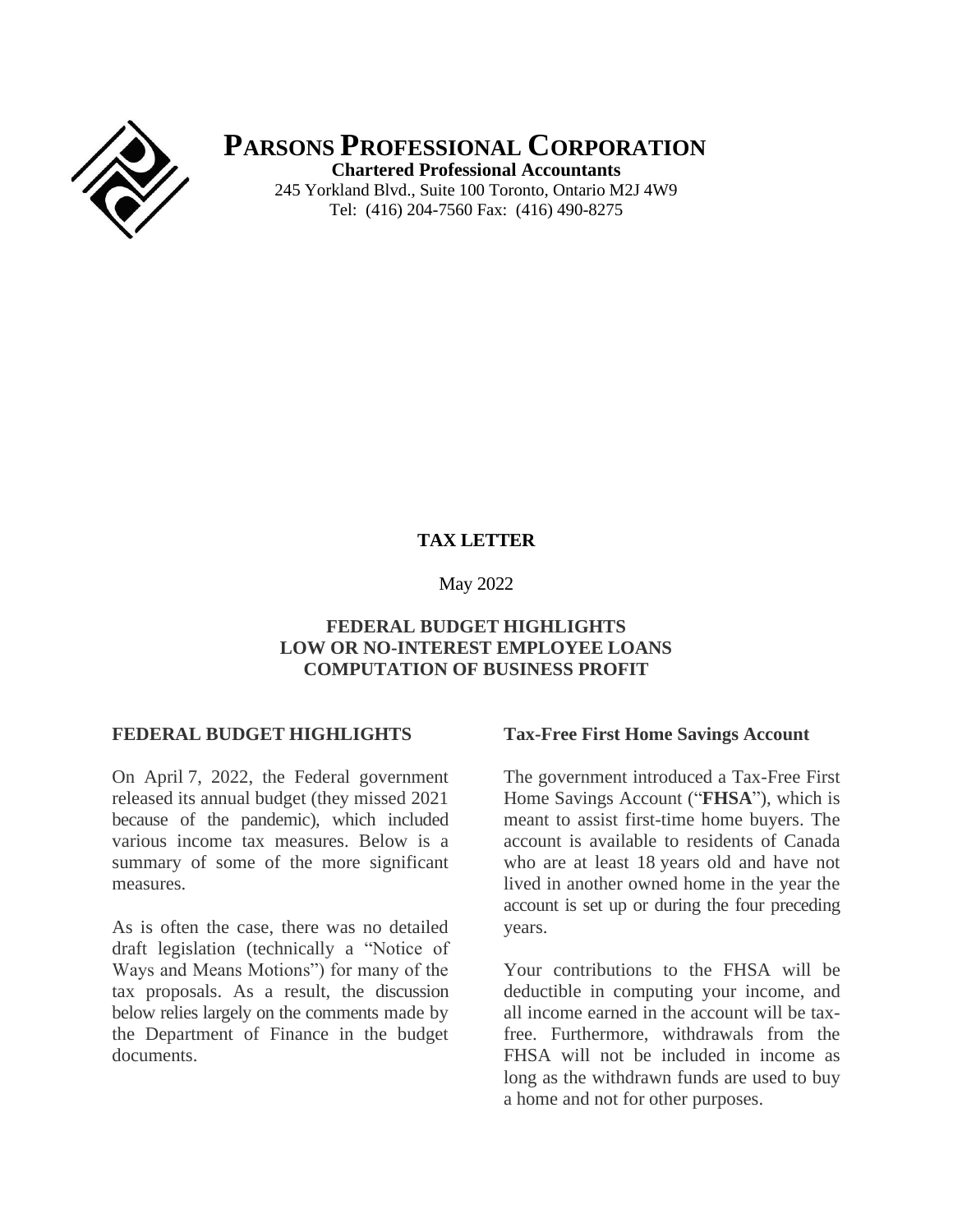The lifetime limit on contributions to the FHSA will be \$40,000, with an annual contribution limit of \$8,000, which will begin in 2023.

The Budget papers state that "to provide flexibility", you will be able to transfer funds from your FHSA to a registered retirement savings plan (RRSP) or registered retirement income fund (RRIF) on a tax-free basis (and it will not reduce your regular RRSP deduction room). However, like other withdrawals from an RRSP or RRIF, when the amounts are subsequently withdrawn from the RRSP or RRIF, they will be included in your income.

Conversely, you will be allowed to transfer funds from your RRSP to your FHSA on a tax-free basis, but still subject to the \$40,000 lifetime and \$8,000 annual contribution limits.

The government noted that it will release more details on the FHSA "in the near future" and that contributions will be permitted "at some point in 2023."

## **Multigenerational Home Renovation Tax Credit**

The Budget introduced this credit, effective for 2023 and subsequent years. It is scheduled to be a refundable credit, which means that the government will pay it to you even if you have no tax to pay for the year.

The credit is for a "qualifying renovation", which generally will be a renovation to a home that creates a **secondary dwelling unit** to house an "eligible person" – generally, a person who is 65 or older, or an adult who is 18 or older and who qualifies for the disability tax credit. The renovation must be made for the purpose of having the eligible person live with a "qualifying relation",

which includes a person who is 18 years old or more and is a parent, grandparent, child, grandchild, brother, sister, aunt, uncle, niece or nephew of the eligible person.

The purpose of the credit is to assist in situations where the eligible person lives or moves in with the qualifying relation, and a construction addition to the home, or secondary dwelling unit, is made to the home for the living space of the eligible person.

The credit will be 15% of eligible renovation expenses, capped at a maximum of \$50,000 of expenses (i.e., maximum \$7,500 credit).

The Budget documents indicate that the credit can be claimed by the eligible person or their spouse or common-law partner, or the qualifying relation. Alternatively, it can be shared among these persons, although the total of renovation expenses that can be claimed by all of them remains capped at \$50,000.

The home must be owned by the eligible person, the spouse or common-law partner of the eligible person or the qualifying relation. Additionally, it must be a home where the eligible person and the qualifying relation ordinarily reside, or intend to ordinarily reside within 12 months after the renovation period. The credit is claimed in the year in which the renovation period ends.

As with the Tax-Free First Home Savings Account, we expect more details from the government in the near future.

## **First-Time Home Buyers' Tax Credit**

The existing First-Time Home Buyers' non refundable tax credit will double to \$10,000 for the purchase of a qualifying home in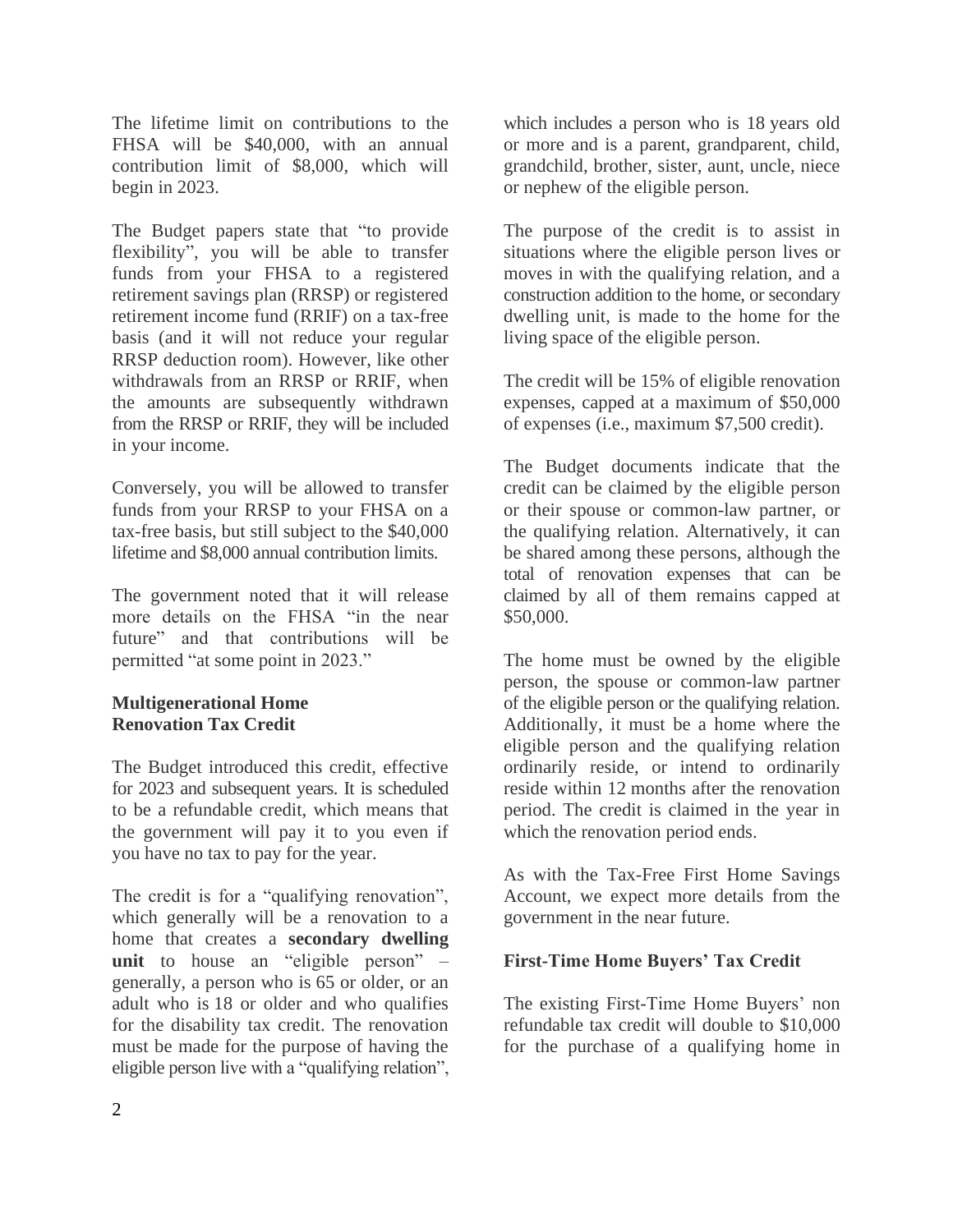Canada, effective for home purchases on or after January 1, 2022.

## **Home Accessibility Tax Credit**

This credit has been around since 2015. It has been 15% of up to \$10,000 of eligible expenses relating to a home, generally meaning expenses to assist a senior person or disabled person to have more mobility and access to the home (for example, wheel chair ramps, and generally repairs or renovations that improve the person's accessibility around the home).

The Budget increased the dollar limit to \$20,000, effective as of 2022.

## **Residential Property Flipping Rule**

This rule, effective starting in 2023, proposes to apply where you buy a residential home, including a rental property, and sell it within 12 months. If the rule applies, the full profit you make will be included as business income, rather than the 50% inclusion amount for capital gains. In addition, you will not qualify for the principal residence exemption. This is an arbitrary rule, perhaps meant to cool down the housing market, but will not really change the law, since the CRA has for many years been treating sales after less than a year as being business income, and Courts have upheld the CRA's position in most cases.

There are several exceptions to this rule where your sale or disposition of the home results from certain "live events". The exceptions will include:

• *Death*: a disposition of the property because or in anticipation of your death or that of a related person.

- *Household addition*: a disposition because of a related person joining your household, or you joining a related person's household.
- *Separation*: a disposition because of the breakdown of your marriage or commonlaw partnership.
- *Personal safety*: a disposition because of a threat of your personal safety, such as the threat of domestic violence.
- *Disability or illness*: a disposition resulting from you or a related person having a serious disability or illness.
- *Employment change*: a disposition because you or your spouse or common-law partner move to work at a new location, or because of an involuntary termination of your employment. In the case of work at a new location, your new home must be at least 40 kilometres closer to the new work location than was your old home.
- *Insolvency*: a disposition because of insolvency, or to avoid insolvency.

## **Medical Expenses Related to a Surrogate Mother or Sperm, Ova or Embryo Donor**

Under current rules, certain expenses relating to *in-vitro* procedures are eligible for the medical tax credit. The Budget broadens the types of expenses that qualify. This change applies to 2022 and subsequent years. For example, the credit will apply to reimbursements paid to a surrogate mother for her expenses, and expenses for an *in vitro* fertilization procedure or prescription medication related to her pregnancy. The credit will also be allowed for fees paid to fertility clinics and donor banks to obtain donor sperm or ova.

**Reporting Requirements for RRSPs and RRIFs**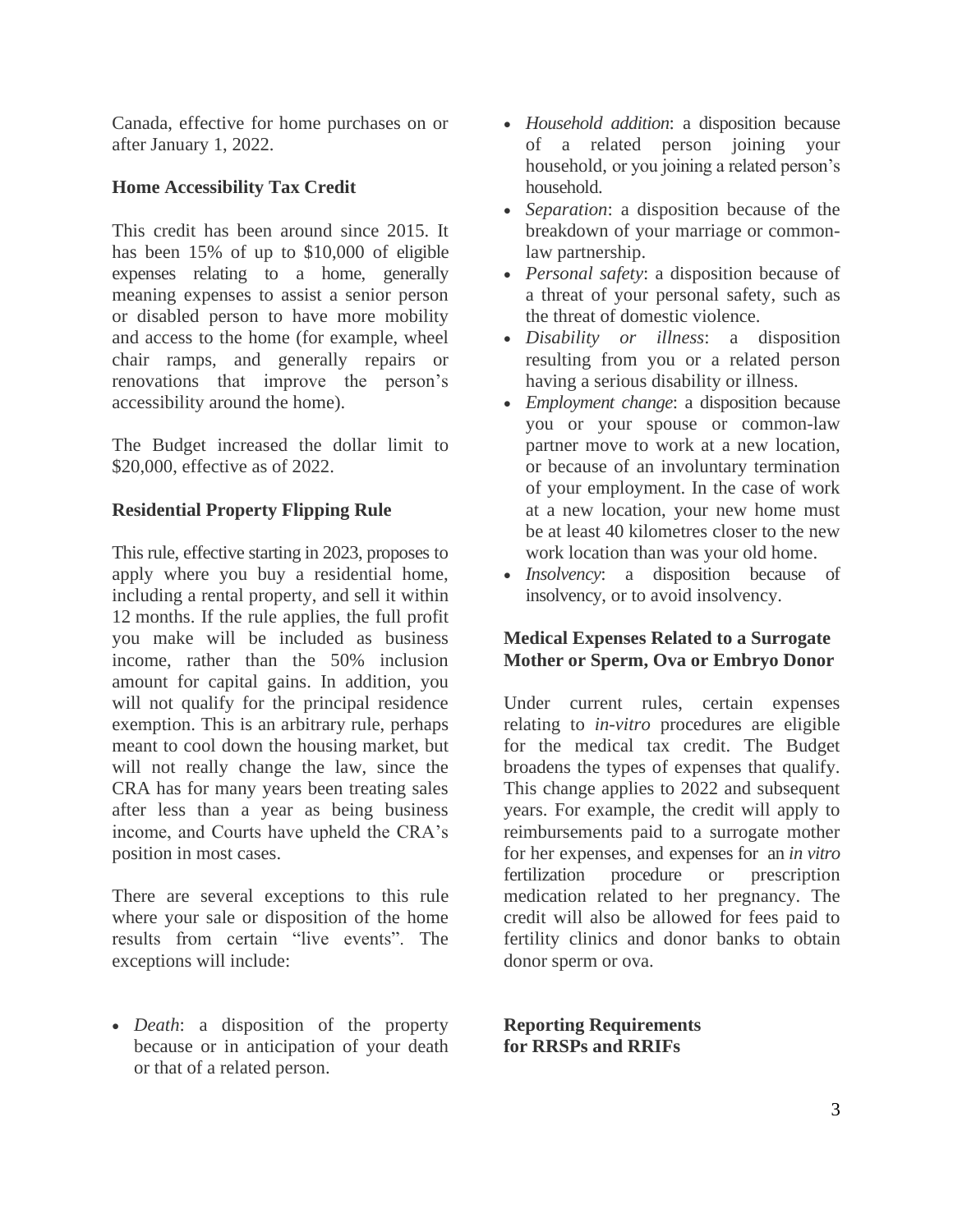Under current rules, financial institutions must report your withdrawals from registered retirement savings plans (RRSPs) and registered retirement income funds (RRIFs) to the Canada Revenue Agency (CRA). However, they are not required to report the value of these plans.

Beginning in 2023, the institutions will be required to report the fair market value of your plans to the CRA as of the end of the year. According to the Budget, the rationale for this new rule is to "assist the Canada Revenue Agency in its risk-assessment activities regarding qualified investments held by RRSPs and RRIFs." In other words, if you have a very high value in your RRSP (such as due to having invested in stocks that multiplied many times), the CRA wants to review it and make sure that it has not invested in non-qualified or prohibited investments.

## **Flow-through shares**

In general terms, flow-through shares allow investors / shareholders to claim a deduction or credit in respect of certain qualifying expenses incurred by a corporation. The corporation "renounces" the expenses to the investor, who then gets the tax benefit.

The Budget introduced a new **30% Critical Mineral Exploration Tax Credit** for businesses investing in certain minerals. The minerals that will qualify include copper, nickel, lithium, cobalt, graphite, rare earth elements, scandium, titanium, gallium, vanadium, tellurium, magnesium, zinc, platinum group metals and uranium. The new credit applies to flow-through share agreements entered into after April 7, 2022 and on or before March 31, 2027.

At the same time, the Budget **eliminated the flow-through share treatment for oil, gas, and coal** expenses incurred by a corporation. As a result, a corporation will not be allowed to renounce oil, gas and coal exploration or development expenditures to a flow-through investor. This change will apply to flowthrough share agreements entered into after March 31, 2023.

# **Small Business Deduction**

The small business deduction allows certain Canadian-controlled private corporations (CCPCs) to pay a preferential rate of tax on up to \$500,000 of active business income per year. The federal tax rate is 9%, and the provincial rate depends on the province.

Under current rules, the small business deduction is phased out starting when the CCPC has taxable capital in excess of \$10 million, and is totally eliminated once its taxable capital is \$15 million or more.

The Budget allows a more gradual phaseout. Although the deduction is still phased out starting when the CCPC has taxable capital over \$10 million, the phase out will occur between that amount and \$50 million of taxable capital. This new rule applies to taxation years beginning on or after April 7, 2022.

The Budget provides the following examples:

- a CCPC with \$30 million in taxable capital would have up to \$250,000 of active business income eligible for the small business deduction, compared to \$0 under current rules; and
- a CCPC with \$12 million in taxable capital would have up to \$475,000 of active business income eligible for the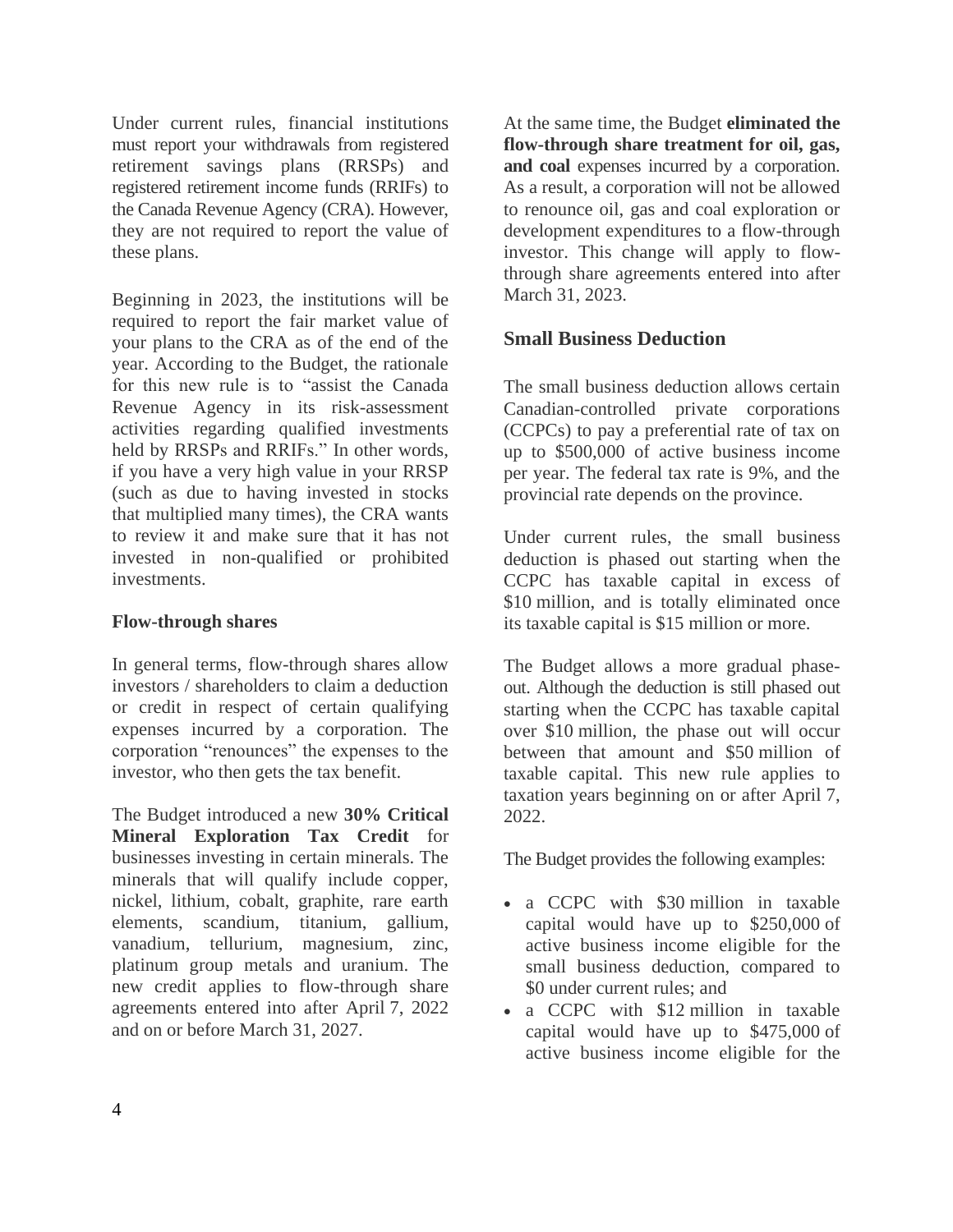small business deduction, compared to up to \$300,000 under current rules.

# **Amendment to the general anti-avoidance rule ("GAAR")**

The GAAR allows the CRA (or ultimately the courts) to adjust certain tax attributes of a taxpayer. The GAAR can apply where you undertake an avoidance transaction (subject to other conditions). Generally, an avoidance transaction is one that provides you with a tax benefit, unless it was undertaken primarily for *bona fide* purposes other than to get the tax benefit.

The Budget extends the GAAR as a response to a Federal Court of Appeal decision which narrowed its scope. In that decision, the Court of appeal held that the GAAR did not apply to a transaction that resulted in an increase in a tax attribute in a previous year that had not yet been used to reduce taxes in a current year.

The Budget addressed this issue, and provides that the GAAR can apply to transactions that affect tax attributes that have not yet become relevant to the computation of tax. This change is effective for notices of determination issued by the CRA on or after April 7, 2022.

## **Substantive CCPCs**

As noted earlier, a CCPC is taxed at a preferential rate on business income owing to the small business deduction.

However, it is taxed at very high rates (typically around 50% or more) on its investment income, including taxable capital gains. The CCPC does get a significant refund of the tax if and when it pays a dividend to its shareholders.

However, a corporation that is not a CCPC is not subject to those high rates on investment income. The government is concerned that some taxpayers are structuring their private corporations to deliberately fall outside of the CCPC high rates on investment income.

For example, the Budget papers indicate that some taxpayers may seek to avoid CCPC status by continuing a corporation under foreign corporate law, while maintaining Canadian residency.

As a result, the Budget proposes that "substantive CCPCs" be subject to the same income tax regime for investment income that applies to regular CCPCs. Generally, a substantive CCPC will be a private corporation resident in Canada that is not a regular CCPC, but is ultimately controlled by Canadian-resident individuals. Other conditions apply. In most cases, this new rule applies to taxation years that end on or after April 7, 2022.

#### **International Tax Reform**

The Budget indicated Canada's willingness to adopt the two "pillars" of the Organisation for Economic Co-operation and Development's Base Erosion and Profit Shifting initiative (known as the "BEPS"), which is intended to reduce tax avoidance for multi-national enterprises.

The proposals are quite complex. In general terms, as the Department of Finance explains:

"Pillar One is intended to reallocate a portion of taxing rights over the profits of the largest and most profitable multinational enterprises (MNEs) to market countries (i.e., where their users and customers are located). Pillar Two is intended to ensure that the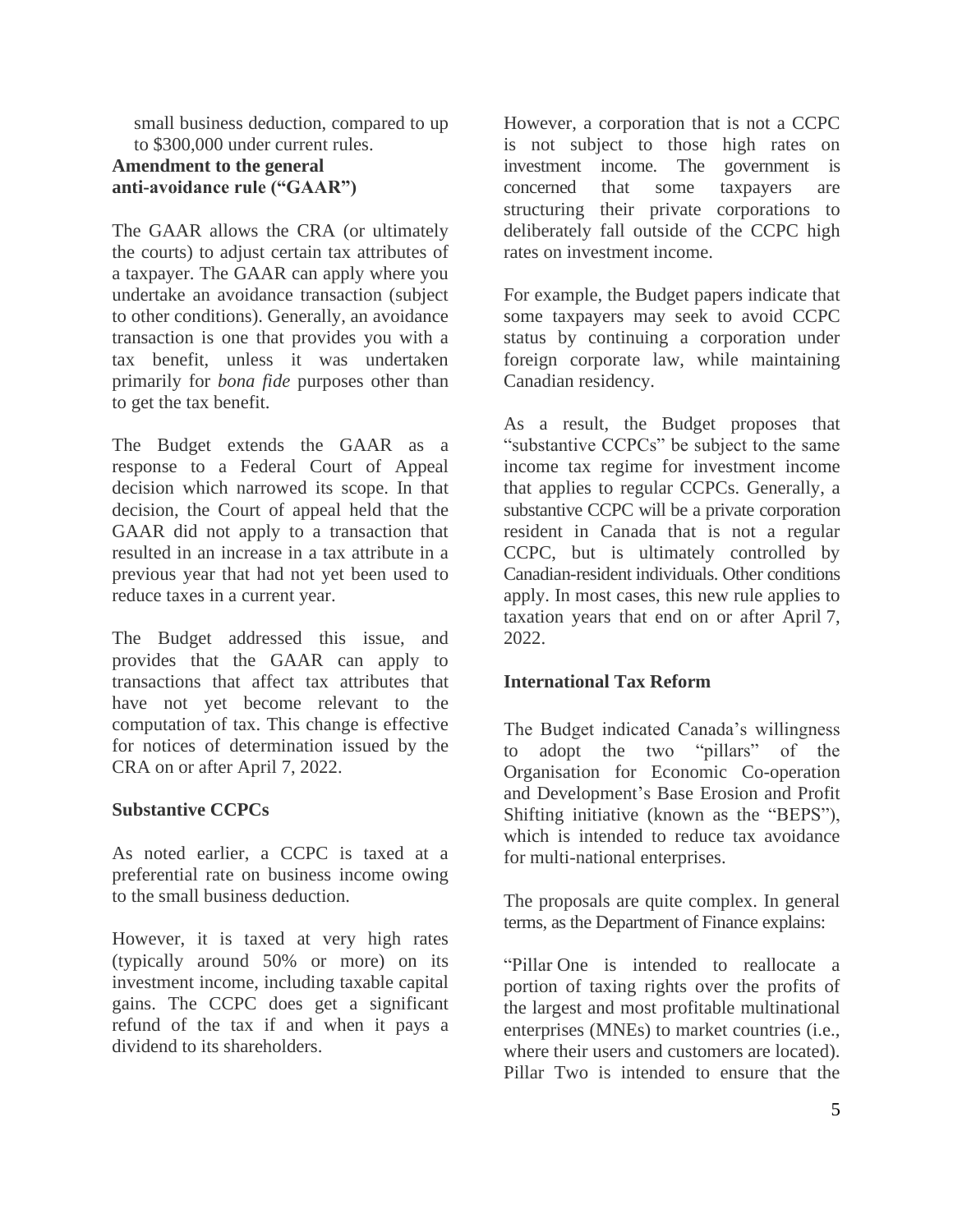profits of large MNEs are subject to an effective tax rate of at least 15%, regardless of where they are earned."

More details are expected in the near future. The government has asked prospective stakeholders for their comments and consultation.

#### **LOW OR NO-INTEREST EMPLOYEE LOANS**

If you receive a loan from your employer, you may be subject to tax on an "imputed interest" inclusion in your income.

Basically, the amount included in your income for a year will be the amount by which the prescribed rate of interest on the loan during the year exceeds the amount of interest, if any, that you paid on the loan in the year or by January 30 of the following year. For the current quarter of 2022 (April 1 to June 30), the prescribed rate is 1%.

## **Example**

On January 1 of a particular year, you received an interest-free loan of \$100,000 from your employer. We will assume the prescribed rate of interest for the first half of the year is 1% and 2% for the second half.

Your income inclusion will equal 1% of  $$100,000 \text{ x } \frac{1}{2}$  (since only half of the year) plus 2% of \$100,000 x ½.

So you would include \$500 plus \$1,000, or \$1,500, in your income for tax purposes. As noted above, if you ended up paying some or all of the interest, the inclusion would be reduced accordingly.

There is an exception to the rule, which basically says that if you pay a reasonable arm's length rate of interest on the loan, there is no income inclusion for you.

So that's the downside of the rule.

There is a potential upside, if you use the loan for the purpose of earning investment income or business income. In such case, you get an offsetting deduction equal to the interest – so in the above example, you would get an offsetting deduction of \$1,500. You can also can claim a deduction if you use the loan to purchase a motor vehicle used in your employment duties, but in such case the amount of the deduction will be pro-rated based on your employment use of the vehicle relative to your personal use (since the personal portion is not deductible).

# **Home purchase loan**

If you use the loan to purchase a home in which you live (so this doesn't include a property you rent out to someone else), the prescribed interest rate is capped at the rate at the time of the loan. The cap lasts for 5 years. If the loan remains outstanding after 5 years, then a new cap kicks in based on the prescribed rate of interest at that time.

So if the prescribed interest rate increases over time, you will only be taxed on the lower prescribed rate that was in effect at the time of the loan. Right now – April through June 2022 – is likely the last quarter that the rate will be at 1% (as it has been since July 2020), as interest rates are rising.

# **Forgiveness of loan**

If your employer subsequently forgives the repayment of the principal amount of the loan, then the remaining unpaid principal